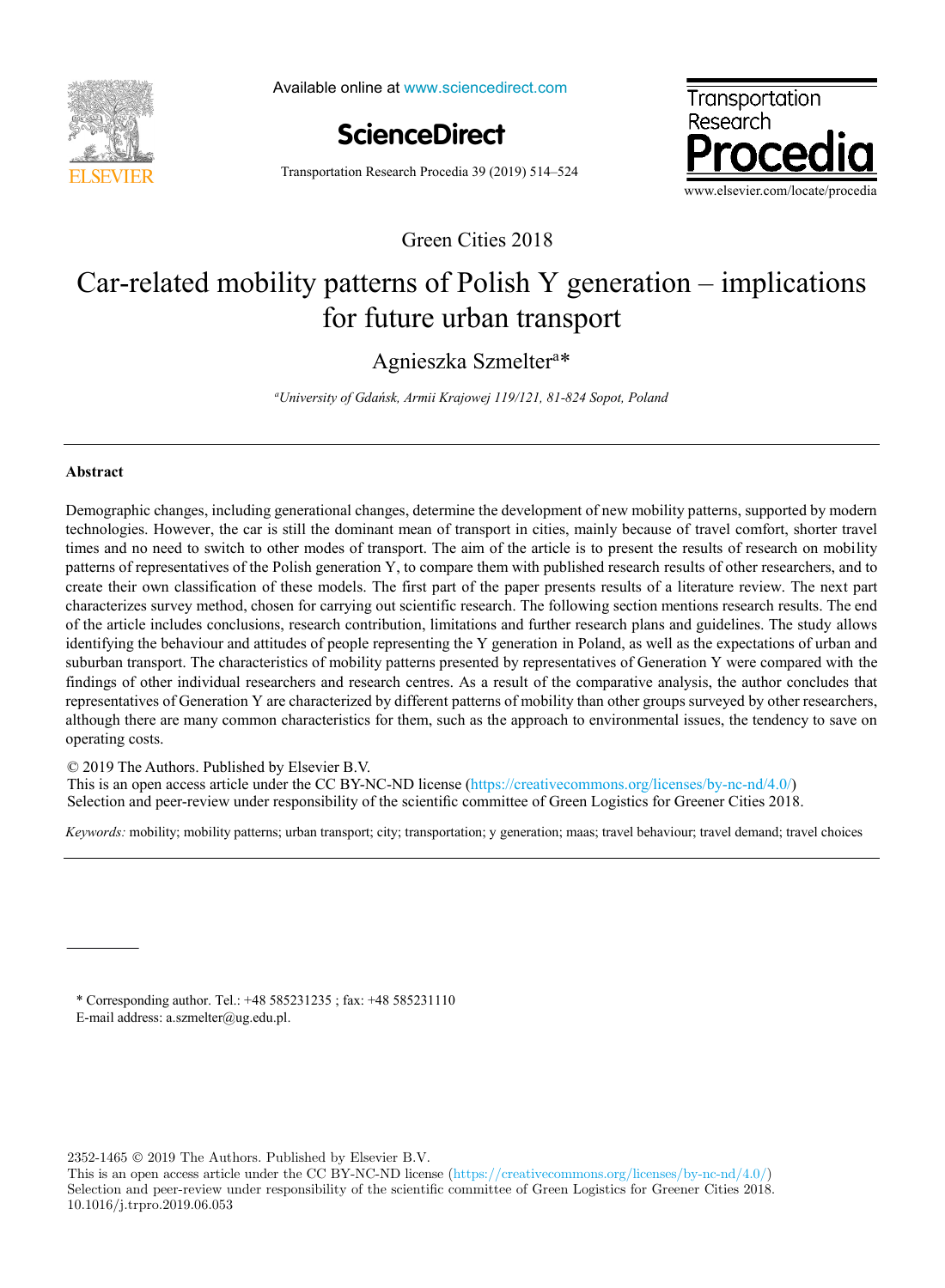# **1. Introduction**

Transport problems in cities lead to the introduction of new solutions for handling the flow of people within the city and between the city and the suburban areas (Cervero, 2013). Sustainable urban mobility plans aim at streamlining this flow and integrating the different areas of urban management in order to develop space for residents, city workers, and tourists. Besides, the car is still seen in some societies as a symbol of material status. In addition, within the group of car users, there are several specific groups that differ in priorities and preferences, such as Greenovators, Highfrequency Commuters, Silver Drivers (Szmelter & Woźniak, 2016). Generation Y is one of the cohorts identified firstly by Strauss and Howe (1991) as a group of people born after the Second World War, namely groups of them, forming few generations: Traditionalists, Baby Boomers, X's, Y's and Z's. Firstly, cohorts characteristics were used to describe work attitudes and priorities of particular age groups (Bednarska-Wnuk & Januszkiewicz, 2013; Stojanová, Tomšík & Tesařová, 2015), but over time, researchers began to identify and describe their other features, for example, mobility choices (Hilgert et al., 2016; Szydło, 2017). Demographic trends were identified in order to explain changes in the global society and in particular countries to adjust social, transport and education policies to the needs cohorts, especially so-called 'young adults' (Goodwin &Van Dender, 2013; Bednall et al., 2012; Sobol, 2016). Metz (2013) argues that these trends can be more important than technological change and Szmelter & Woźniak (2016) that they can be primary to these technological changes.

The main objective of this paper is to explore the evidence of car-related mobility patterns of Y generation in Poland to check if they can be translated into implications for developing public transport service portfolio. The best of the researcher's knowledge, this area has not been empirically studied specifically for Y generation in Poland. In addition, literature review made to prepare this paper did not point to such sources. Hence, the first objective of this article is to explore the characteristics of mobility choices of Polish Y generation, in fact, of the younger part of this generation. The second objective is to assess possible interactions between possible determinants of mobility choices of young adults. The paper addresses two research questions:

- 1) What are characteristics of mobility of Polish young adults?
- 2) How should urban transport change to meet their requirements?

The paper is organized as follows. The first section gives a review of the literature on the studied topic, according to chosen literature review procedure and search criteria. The second part of the paper presents the methodology of the main research, namely survey. The third section contains research results. The main part of this section is a statistical analysis of the collected data. The last one part concludes the paper, presents its limitations and specifies areas for future research.

# **2. Literature review**

# *2.1. Method*

The article was prepared with use of two main research methods, one qualitative and one quantitative. A preliminary review (literature review), including also the identification of potential research gaps, was carried out with use of a systematic literature review, using the approaches of Tranfield, Denyer and Smart (2003) and Denyer and Tranfield (2009), which are proper for exploratory socio-economic research. According to Denyer and Tranfield (2009), a systematic review of literature in economic sciences is heuristic, so the results of research are largely some principles, trends. Their purpose is to interpret and explain the studied objects, including phenomena, often in order to know, how empirically verify the identified features of phenomena. Boolean logic was used in the literature selection in nine identified literature search engines. This selection was intentional, based mainly on the criterion of abstract content (AB), title elements (TI) and text elements (TX). Search and selection have been strengthened by the empirical context (research domain, economy sector), publication year (up-to-date literature after 2010) and accessibility (full-text records, see Table 1).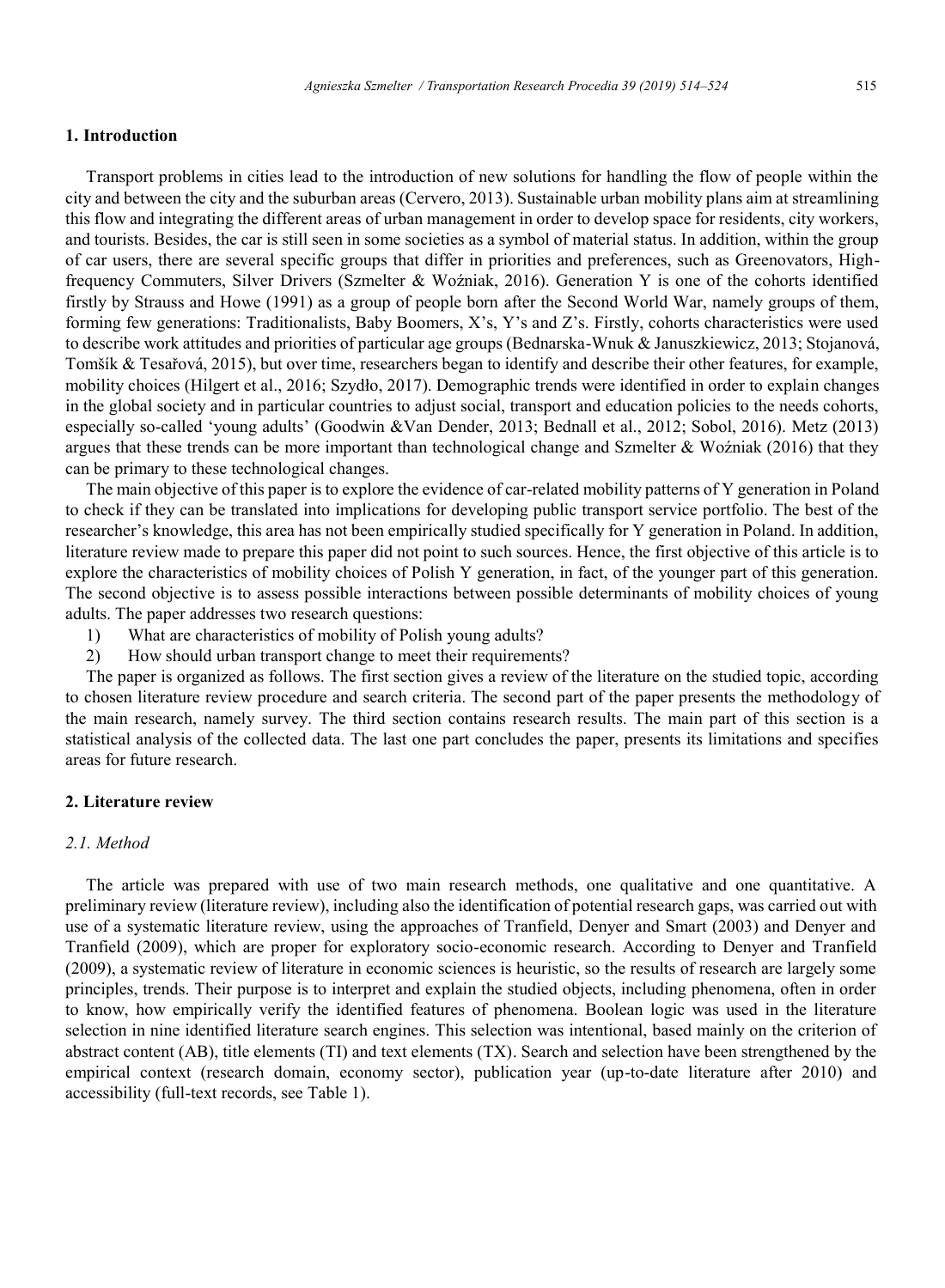# *2.2. Results*

After the implementation of the literature review procedure, including removing duplicates and analysing the text of chosen literature, only 8 papers were identified as those strictly related to the studied subject and object.

The results of the literature review show several characteristics of the Y generation in the field of mobility, some of which have been verified and confirmed by more than one researcher (see Table 2). First of all, the differences between the sexes in the field of driving license or car use disappear. These differences are almost imperceptible (Kuhnimhof et al., 2012). Secondly, owning a car is no longer a priority for young adults, especially for the younger generation Y (Kuhnimhof et al., 2012; Parment, 2013; Hopkins, 2014; Oakil et al., 2016; Dewalska-Opitek, 2017). Thirdly, young couples, especially married couples with children, prefer to live in the city rather than in the suburbs (Oakil et al., 2016). Fourthly, the number of new driving licenses is stagnating or falling (Kuhnimhof et al., 2012), which, however, may be caused by the falling number of young people in societies - the result of long-term negative population growth and stagnating birth rate in the developed economies, like Germany and Netherlands. What is more, the driving license process itself depends on many factors (Hopkins, 2016). Fifthly, young people are open to car sharing solutions and multimodal urban and suburban transport. Nevertheless, they express dissatisfaction with the quality of urban transport services (Simons et al., 2014).

# **3. Research method**

# *3.1. Survey method*

The main research method was the survey method, more precisely an online survey with use of the questionnaire. This questionnaire contained closed (dominating), open and semi-open questions, 5 or 10-scale questions, disjunctive and conjunctive questions regarding attitudes, behaviours and opinions. It consisted of the headline, the main part and the metric. The questionnaire contained filtering questions about behaviour, attitudes, and classification questions. The questions were modelled on the available interview sheets and questionnaires in selected literature, presented in Table 2, and if that was impossible - based on the research results and conclusions described in these papers. Especially, the factors list for replication and reduction of auto mobility made by Hopkins and Stephenson (2014) was very useful to supplement the questionnaire. Conducting a survey among representatives of the Y generation was preceded by the pilot study among a purposefully selected group of 42 people born in 1997. After this study, corrections were made to the questionnaire to increase the readability of questions and answer variants for respondents in the main study.

To this main survey participants were recruited with use of a purposive strategy (Mason, 2002; Patton, 2002; Mazurek-Łopacińska, 2016) based on the inclusion criteria that the participant should be born between 1994 and 1997 and be a Polish citizen. In addition, a snowball sampling method (Biernacki & Waldorf, 1981; Noy 2008; Mazurek-Łopacińska, 2016), a nonprobability approach was used to increase the number of participants because reaching random sample group was difficult to implement. The questionnaire used in the study can be described as computerized (internet), anonymous, consumer opinion-related, multi-disciplinary. Aggregated details for the research sample are presented in Table 3. The survey lasted an average 12,5 minutes with a median value 13,4 minutes and ranging from 8 to 41 minutes. 202 people took part in the survey.

# *3.2. Data analysis*

The data collected during conducting the survey was mainly qualitative, two- or multi-level data. Variables were described on nominal and ordinal scales. For this reason, to test the correlation between the identified variables, there was a need to use V-Cramer's and C-Pearson's coefficients (when the explained and explanatory variables were nominal), Kendall's tau-b (when they were ordinal) or chi-square independence test (when one was nominal and one ordinal; see Appendix A). An auxiliary tool for data analysis were tables of cardinality expanded by percentage indicators in order to identify the types of responses of particular subgroups in the research sample. All the data were analysed with use of the PQStat software.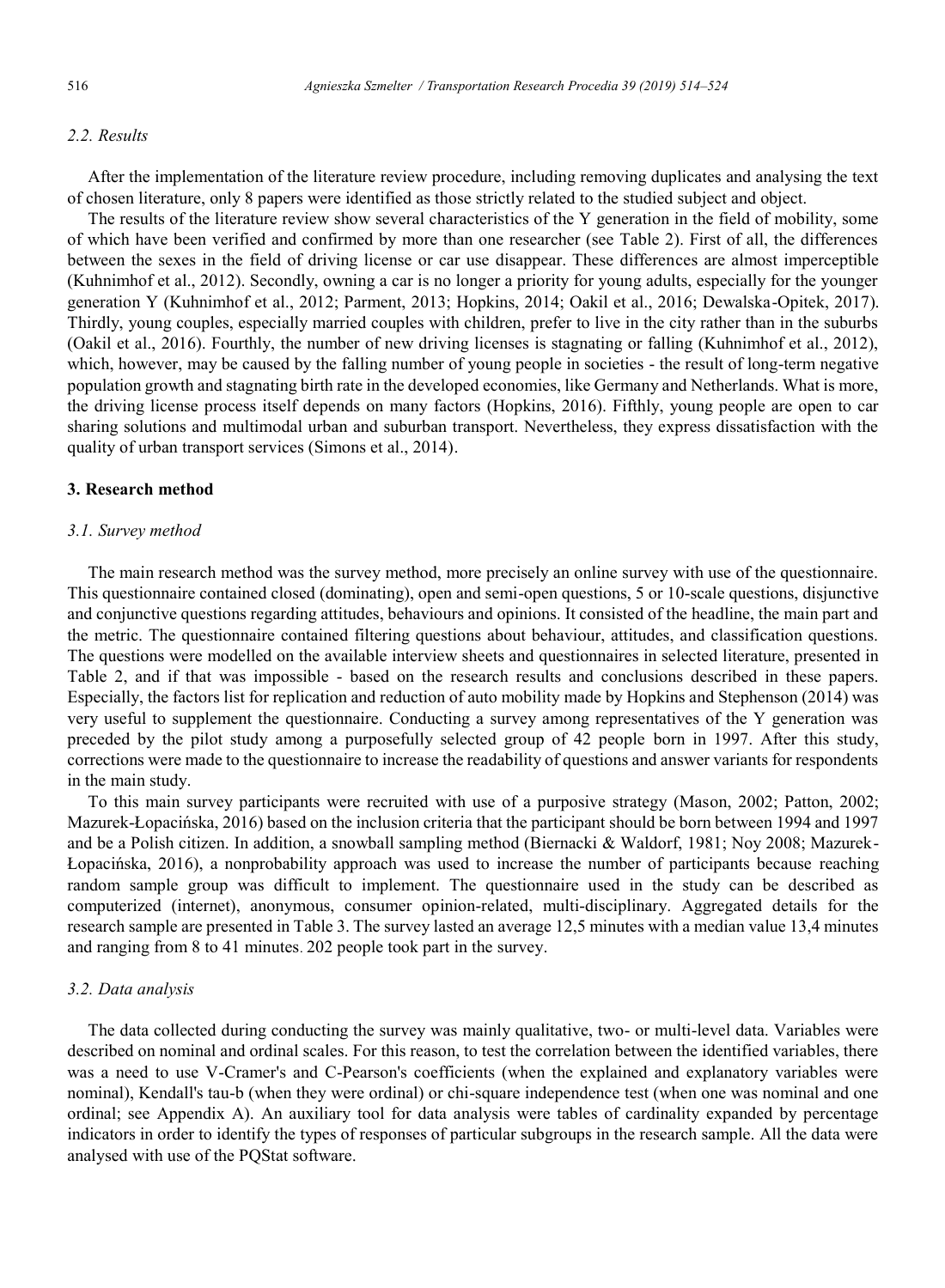| Search criteria                                                      |                                                                | Publication search engine                                          |             |                     |                        |                 |                |                            |                                                                                                                                                                                                                                                                                                                                                              |         |                   |
|----------------------------------------------------------------------|----------------------------------------------------------------|--------------------------------------------------------------------|-------------|---------------------|------------------------|-----------------|----------------|----------------------------|--------------------------------------------------------------------------------------------------------------------------------------------------------------------------------------------------------------------------------------------------------------------------------------------------------------------------------------------------------------|---------|-------------------|
|                                                                      |                                                                | <b>BazEkon</b>                                                     | <b>DOAJ</b> | <b>EBSCOhost</b>    | <b>EMERALD</b>         |                 | Infona         | <b>JSTOR</b>               | ScienceDirect                                                                                                                                                                                                                                                                                                                                                | Wo<br>S | Google<br>Scholar |
| "y generation" and<br>2010 and later, English<br>language, full-text | "mobility" (TI or AB) and<br>"car" (TX); publication year:     | 76                                                                 | 1           | 9                   | 1                      |                 | $\overline{2}$ | 8                          | 8                                                                                                                                                                                                                                                                                                                                                            | 26      | 9                 |
|                                                                      | After abstracts verification                                   | 3                                                                  | 1           | 9                   | $\mathbf{1}$           |                 | 2              | 3                          | $\overline{4}$                                                                                                                                                                                                                                                                                                                                               | 1       | 8                 |
|                                                                      | After removing duplicates                                      |                                                                    |             |                     |                        |                 | 20             |                            |                                                                                                                                                                                                                                                                                                                                                              |         |                   |
| After text analysis                                                  |                                                                |                                                                    |             |                     |                        |                 | 8              |                            |                                                                                                                                                                                                                                                                                                                                                              |         |                   |
|                                                                      | Table 2. The results of the literature review                  |                                                                    |             |                     |                        |                 |                |                            |                                                                                                                                                                                                                                                                                                                                                              |         |                   |
| Paper                                                                | Method                                                         | Main attribute                                                     |             | Y<br>generatio<br>n | Country                | Age of<br>resp. |                | Results                    |                                                                                                                                                                                                                                                                                                                                                              |         |                   |
| Kuhnimhof<br>et al.<br>(2012)                                        | Qualitative and<br>quantitative.<br>reports review,<br>surveys | Travel<br>demand                                                   |             | 1977-<br>1995       | Germany                | 18-29           |                | generations                | Number of car licences stagnated, car ownership<br>decreased, multimodality increased, gender<br>differences disappeared in comparison with older                                                                                                                                                                                                            |         |                   |
| Parment<br>(2013)                                                    | Qualitative,<br>interviews,<br>quantitative,<br>survey         | Purchasing<br>behaviours of<br>Baby<br>Boomers and<br>Y generation |             | 1977-<br>1990       | 10<br>countries        | $17 - 24$       |                | image-awareness            | Y's are less interested in buying a car than earlier<br>generations, more rational in purchasing process<br>(not so loyal to the brand as Baby Boomers);<br>generation Y is more variety-seeking and better<br>informed about prices and rebates, have a high                                                                                                |         |                   |
| Hopkins,<br>Stephenson<br>(2014)                                     | Qualitative,<br>literature review,<br>model building           | Car mobility<br>possible<br>determinants                           |             | 1980-<br>2000       | None                   |                 |                | to analyse them.           | A theoretical model for further empirical research;<br>a set of possible determinants that may reduce or<br>replicate car mobility for Y generation and model                                                                                                                                                                                                |         |                   |
| Hopkins<br>(2014)                                                    | Qualitative,<br>interview                                      | Mobility<br>choices                                                |             | 1981-<br>2000       | New<br>Zealand         | 21-32           |                |                            | Y generation likes virtual mobility and car<br>mobility, but they can live without a car (especially<br>in a midsize city), ready for car sharing businesses                                                                                                                                                                                                 |         |                   |
| Simons et<br>al. (2014)                                              | Qualitative,<br>interview                                      | Travel<br>choices.<br>active<br>transport<br>choices               |             |                     | Netherlan<br>ds        | 18-25           |                |                            | Young adults use different transport modes. A car<br>and a bike give them autonomy, also vehicle<br>ownership. They feel a lack of comfort in public<br>transport means and comply with a low frequency<br>of it. Their choices depend on their friends' choices,<br>travel time, infrastructure quality, access to<br>facilities, weather, but not ecology. |         |                   |
| Hopkins<br>(2016)                                                    | Qualitative,<br>interview                                      | Mobility<br>choices,<br>learn-to-drive<br>(LTD)                    |             | 1980-<br>2000       | New<br>Zealand         | 18-35           |                |                            | Complex set of variables of LTD attitude and<br>mobility choices: social (including cultural, impact<br>of parents, employers), economic, material, also<br>environmental consciousness                                                                                                                                                                      |         |                   |
| Oakil et al.<br>(2016)                                               | Quantitative,<br>statistical<br>analysis                       | Determinants<br>of car<br>ownership<br>among young<br>households   |             | 1981-<br>1994       | Netherlan<br>ds        | 18-29           |                | a city, not in the suburbs | Declining car ownership, increasing number of<br>young households in urban areas, living in the city,<br>being single and having no children determines<br>lower car ownership, young families want to live in                                                                                                                                               |         |                   |
| Dewalska-<br>Opitek<br>(2017)                                        | Qualitative,<br>literature study                               | Mobility<br>choices                                                |             | 1981-<br>1995       | Different<br>countries |                 |                | developed ones             | Y generation is less focused on having a car, but on<br>mobility in general, is interested in mobility<br>services, differences between BRIC countries and                                                                                                                                                                                                   |         |                   |

### Table 1. The process of literature database creation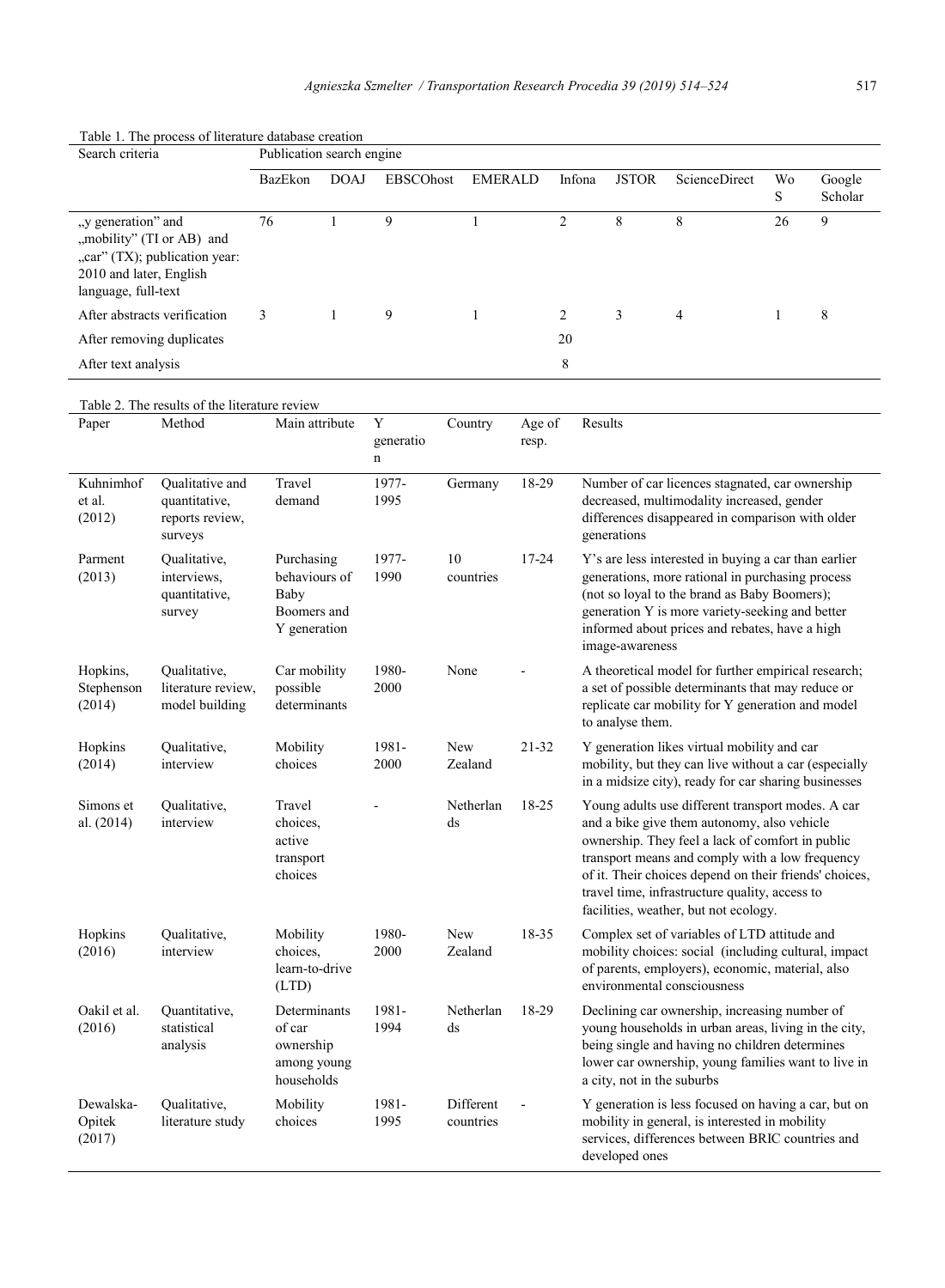| Category                                                          | Result                                                                                                                                                                                                        |
|-------------------------------------------------------------------|---------------------------------------------------------------------------------------------------------------------------------------------------------------------------------------------------------------|
| Year of birth                                                     | 1994 10.4%; 1995 24.75%; 1996 45.54%; 1997 19.31%                                                                                                                                                             |
| <b>Sex</b>                                                        | Female 65,35%; Male 34,65%                                                                                                                                                                                    |
| Student status                                                    | Bachelor students 86,63%; Master students 12,87%; Graduate 0,5%, Non-student 0%                                                                                                                               |
| Personal status                                                   | Single $43,07\%$ , in a relationship; 55,94%; married 0,99%                                                                                                                                                   |
| Place of<br>residence                                             | City 500.000p or more 16,34%; City 200.000-500.000p 41,09%; City 100.000-200.000p 5,94%; City, 50.000-<br>100.000p 11,39%; City less than 50.000p 15,35%; Countryside, suburban zone 4,95%; Countryside 4,95% |
| Housing status                                                    | Own flat/house (without mortgage) 3,47%, Own flat/house (mortgage) 1,49%, Flat/house owned by family<br>36,63%, Rented flat 52,97%, Dormitory 5,45%                                                           |
| Household size<br>Kids in the<br>household $(0-16)$<br>years old) | One person 6,44%; Two persons 40,59%; Three, four or five persons 48,51%; More than 5 4,46%<br>Yes 6,44%; No 93,56%                                                                                           |
| Monthly income<br>per person                                      | 500 PLN or less 4,46%; 500-1000 PLN 9,90%; 1000-1500 PLN 21,78%; 1500-2000 PLN 26,24%; 2000-3000 PLN<br>20,79%; 3000-5000 PLN 12,87%; more than 5000 3,96%                                                    |

Table 3. Characteristics of the research sample.

## **4. Results**

# *4.1. General car-related characteristics of Y generation*

The results of the survey were analysed in order to the similar factors and variable as those identified in the defined literature base and related to mobility of Y generation.

Among the young adults surveyed, 88.12% had a driving license, 7.92% did not have it, but they intend to do it. 57.43% of the respondents actively use the car every day, of which 24.26% have their own car, while others use a car belonging to a family or life partner. The car is also the dominant mode of transport in the surveyed group of people - 30.2% of respondents use it as the main mean of transport. However, among this group, over 62% uses mainly public transport (24.25% use the bus, 5% - the tram and 28.22% - the urban fast train). There is a high percentage of the use of Mobility-as-a-Service services among the surveyed people. 46% of the respondents actively use Uber services, 18.32% use BlaBlaCar, 33.67% use myTaxi (although a small amount – only 5.44% use similar iTaxi solution), 10.4% use the Traficar car sharing system. Young adults also are active mobile applications users - it was 56.93% of the research sample

# *4.2. Gender differences*

The statistical analysis of the survey results was divided into several parts, the first of which concerned the verification of gender differences. Representatives of both sexes did not differ in terms of having a driving license and choosing the main means of transport (car, tram, city rail, bus, walking). Statistically, significant differences occur in the field of car use (see Table 4). Women use the car less often than men. In addition, men are less vulnerable to environmental protection. Women declared the choice of the main means of transport due to environmental conditions (apart from other reasons in which there were no statistically significant differences). In turn, it was more important for men to have their own car. If young adults choose to use the car as the main mean of transport, there are no noticeable differences in the reasons for these choices. They depend on the speed of the means of transport in a very similar range.

There are also some differences in the use of public transport services (see Appendix A), and more specifically, in the mobility priorities that are associated with it. Women more often indicated that the frequency of travel, less crowd and the availability of timetables are important to them. Men were less likely to judge the importance of these factors for their comfort of travelling by collective transport.

Differences in the perception of the car as a mean of transport were also noticed. The respondents of both genders drew attention to different characteristics. Women re-rated being eco-friendly, which only confirmed previous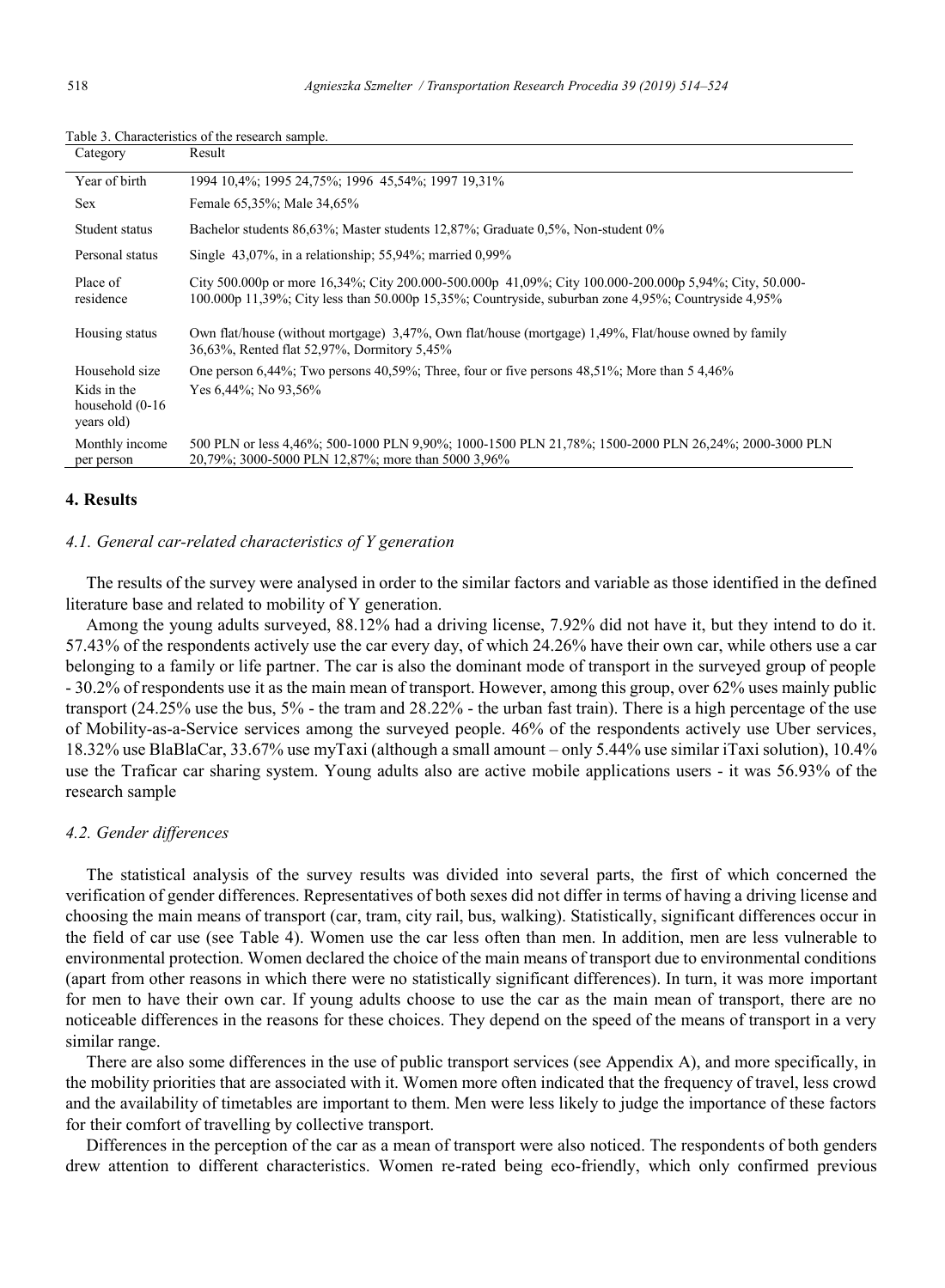findings. They were also more concerned with driving safety, comfort and luxury. On the other hand, men more often than women rated highly the car brand, being original and presenting their financial capabilities (assets) as values important to them if they own or use a car. Therefore, differences between representatives of both genders in the use of public and private transport and general characteristics of both types were noticeable.

| Table 4. Results of statistical analysis for genuer |             |            |            |         |
|-----------------------------------------------------|-------------|------------|------------|---------|
|                                                     | C-Pearson's | V-Cramer's | Chi-square | p-value |
| General                                             |             |            |            |         |
| Driver license                                      | 0,1081      | 0,1088     | 2,3892     | 0,3028  |
| Use of car                                          | 0,2485      | 0,2566     | 13,2979    | 0,0040  |
| Choosing main transport mode                        | 0,2090      | 0,2137     | 9,2270     | 0,1612  |
| Transport mode choice reasons                       |             |            |            |         |
| Use of renewables energy sources (fuels)            | 0,3357      | 0,3564     | 25,6624    | 0,0000  |
| Importance of having own car                        | 0,2577      | 0,2667     | 14,3710    | 0,0062  |
| Using other transport modes than car                |             |            |            |         |
| Use of bus                                          | 0,1234      | 0,1244     | 3,1256     | 0,0771  |
| Use of tram/trolley                                 | 0,0176      | 0,0176     | 0,0628     | 0,8021  |
| Use of metro                                        | 0,0882      | 0,0885     | 1,5837     | 0,2082  |
| Car choice characteristics                          |             |            |            |         |
| Fast                                                | 0,0564      | 0.0565     | 0,6438     | 0,4224  |
| Lack of public transport                            | 0,0148      | 0,0148     | 0,0444     | 0,8332  |
| Public transport is not on time                     | 0,0642      | 0,0644     | 0,8365     | 0,3604  |

Table 4. Results of statistical analysis for gender

# *4.3. Income differences*

Another area of statistical analysis was to examine differences between representatives of different levels of income. Surprisingly, differences in the use of public and private transport were not statistically significant for people with different income levels. However, these differences appeared in terms of cost variables, which can be divided into direct and indirect ones. The first group is the ticket price, the cost of purchase and use of the car. The other is a show of a social statelessness (state of possession of different luxurious, expensive assets). Additionally, groups of people with different income differed significantly in terms of the requirements of availability of timetables in public transport - people with low income required this availability more often than those with the high income.

# *4.4. Place of living differences*

Also, the place of residence determined the choices of young adults in the field of mobility. Statistically significant were the frequency of public transport modes, no transfers (shifts) while travelling and seat availability. In this respect, significant differences can be noticed between people who indicated the place of residence in the city (regardless of its size) and outside the city (mainly in the suburban area, up to 20 km from the city centre). These people also more often pointed to a long time spent every day in the middle of transport. It can be concluded that people outside the city care more about the overall comfort of travel because this journey takes a long time.

In turn, travel time, even if it is long, does not matter to respondents, similarly availability of timetables (usually the regular travelers are aware of where to find information on this topic), similarly for other characteristics related to public transport. What is very amazing, no feature or element of the hierarchy of values related to the use of a car is significantly different for habitants of different kinds of places.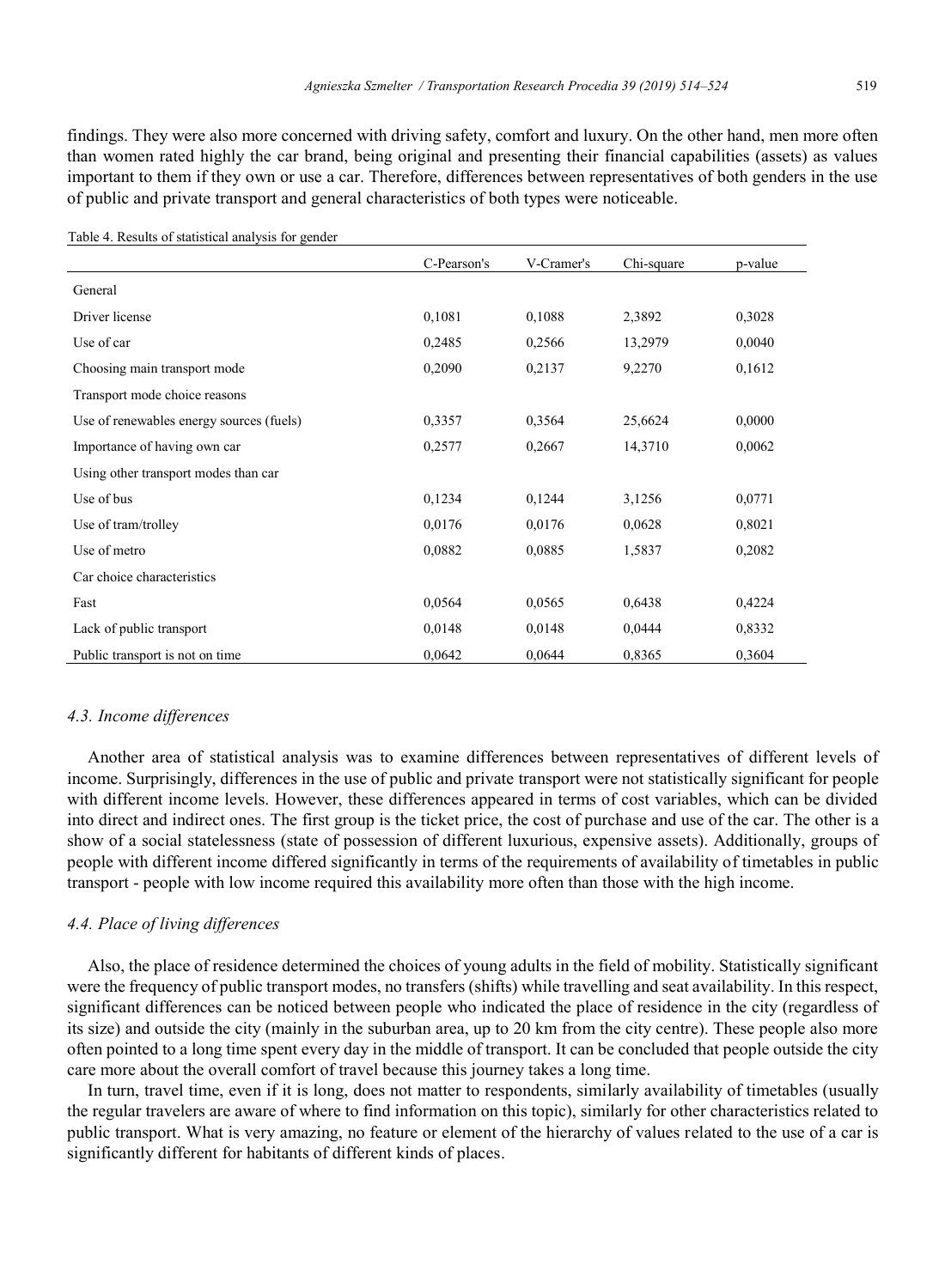# *4.5. Household size differences*

Statistical analysis has also made possible to study the correlation between the size of the household and the priorities for resident mobility. Due to the small size of the group with children among the respondents, a part of the further analysis regarding the composition of the household was omitted. It was considered that responses of 6.44% of people with children among the 202 respondents could be insufficient to formulate conclusions on the use of public and private transport.

In particular, subgroups in the studied research sample, there were some areas where statistically significant differences can be found. The size of the household was correlated with the frequency of public transport, its punctuality and the proximity of the stop to the destination of the trip. The fewer people live in the household, the smaller the percentage of people using public transport (for single-person households, the daily use of this transport was 30.77%, for two-person households 46.34%, 3-5-person 61,22 % and larger 55.56%). In addition, small households more often indicated a high priority of the frequency and punctuality of public transport.

The perception of car features and elements of the hierarchy of values significantly differed in the studied households. Residents of larger households rated higher car's eco-efficiency, its low purchase cost, driving comfort and speed. In turn, people living alone or with only one person rated higher the car's brand and luxury, although the differences between the sub-groups were not visible in similar categories, such as being original or showing the material status

# **5. Discussion and conclusion**

This research showed travel behaviour characteristics and mobility choices of people representing the Y generation in Poland, and to some extent, their expectations in relation to the urban and suburban transport. The characteristics of mobility patterns presented by representatives of Generation Y could be compared with the findings of other individual researchers and research centres. A part of the survey results made it possible to verify the research conclusions presented in the defined literature in the literature review section, however, confirmation or falsification of those related to dynamic changes in time and trends was not possible. First of all, actually the differences between the sexes in the possession of driving licenses cannot be observed, but they appeared when the use of a car or the desire to have your own car was examined. Therefore, it cannot be confirmed in the case of Polish young adults what Kuhnimhof et al. (2012) stated, that differences in men's and women's choices are not statistically significant.

The study showed that young adults in Poland are very aware of the car sharing systems, but still, this kind of business is in its infancy (in the case of Poland this related to Traficar or BlaBlaCar solutions), perhaps also due to the fact that a large part of these people owns their own car. However, the potential for introducing such systems is very high, as the percentage of people holding a driving license is very high. This is also confirmed by the conclusion contained in the paper of Dewalska-Opitek (2017) that the Y generation is very interested in mobility services. In addition, it can be pointed out that similar results were obtained as in the research article of Hopkins (2014). It was about living the young adults without a car in the city and it was partially confirmed in the survey because the high proportion of respondents used public transport. On the other hand, some more empirical research is needed about Y's attachment to the car brand, maybe even brand loyalty. In the statistical analysis carried out, this variable often appeared as a statistically significant variable, and this is opposite to the study of the Parment (2013), where he stated that the representatives of the Y generation are not attached to the brand. So, another survey should be held to analyse the perception and assessment of the brand by young adults. This is one of the possible directions for further research.

Most widely, the results of the study are related to the conclusions formulated by Simons et al. (2014). In their study, it was found that ecology does not affect the choice of means of transport. In this study, however, it turned out that these differences are visible in the approach of people of both genders to the issue of choosing public or private transport (variable "use of renewable energy sources.) What's more, environmental friendliness in the case of car selection was a variable significantly correlated with gender and household size. Therefore, the present study formulates the opposite conclusion to that presented in the Simons et al (2014) study. It was also found that the range of variables recognized in their work as relevant can be extended to such variables as the frequency of public transport, ticket price, crowd, seat availability, timetable availability, punctuality, proximity of the stop to the final destination, as well as a few of characteristics related to the car.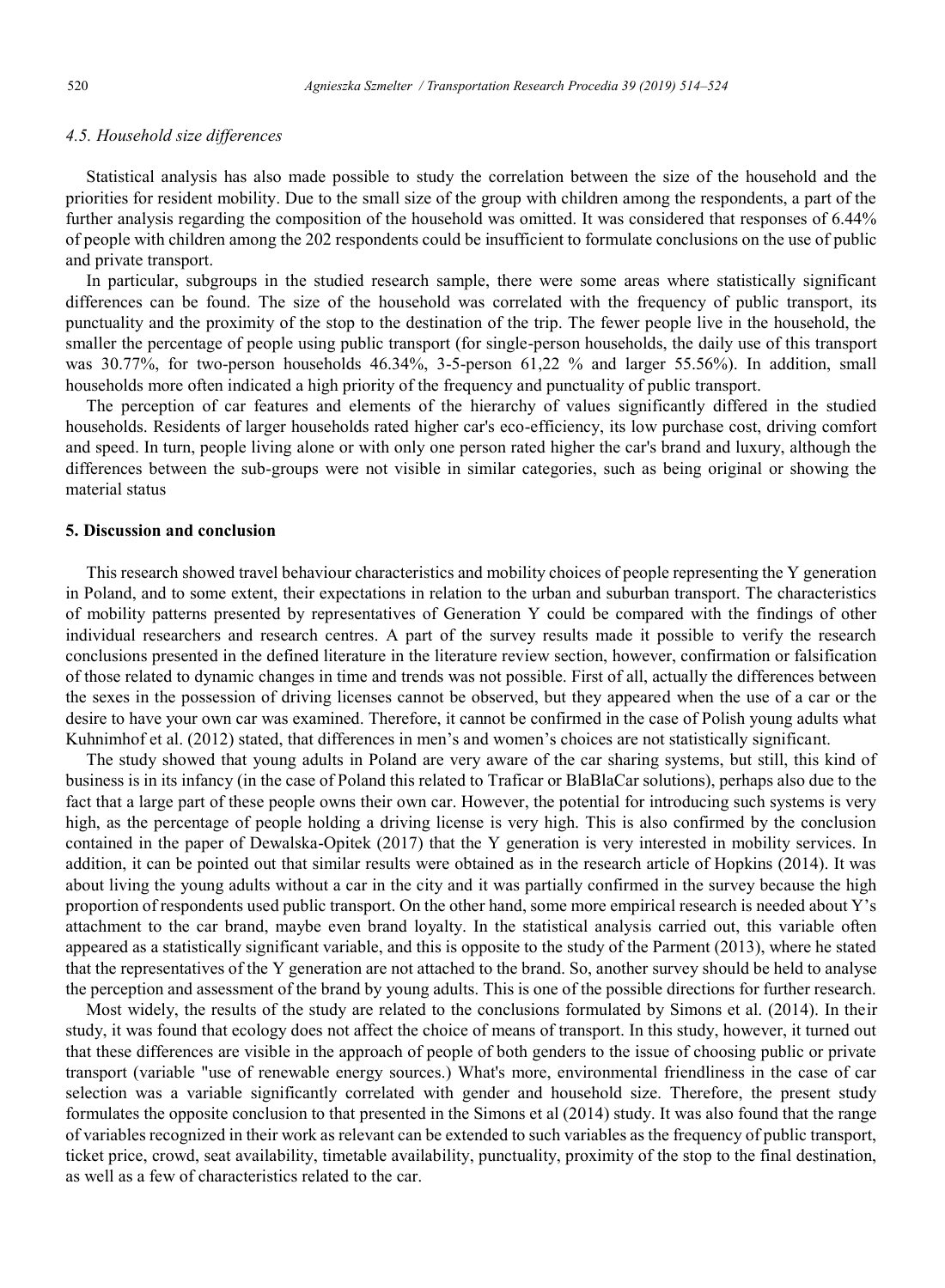That is the reason why the author agrees with Hopkins (2016) that the set of variables describing mobility choices of young adults is very complex and wide. The choice of means of transport also depends on the features of public transport in a given area. Guidelines for the urban transport related to this research may vary. Above all, building an efficient urban transport can motivate people to change the means of transport from the car to a bus, tram or city rail. In this respect, decision-makers should focus, among others, to meet the needs of people who come from outside the city and spend a long time travelling. Secondly, public transport providers should consider the possibility of expanding the offer by car rental or establishing long-term cooperation with car sharing companies (Kim & Schonfeld, 2013; Kamargianni et al., 2016; Kent & Dowling, 2016), for example in the field of providing parking facilities. Additionally, the infrastructure for pedestrians could be expanded to be complementary with other kinds of infrastructure for urban mobility (Nuzir & Dewancker 2016). The development of car sharing and Mobility-as-a-Service services will be particularly visible in cities (Finck & Ranchordás, 2016). Both of these mentioned directions of activities may contribute to the development of urban mobility services, increase the attractiveness of urban transport services and reduce external costs, e.g. noise and air pollution.

Though, it should be noted that this research has few limitations. Firstly, literature research method concerns only papers with particular search criteria. In this regard, there is a risk of omission of papers related to the studied topic. Secondly, using purposive sampling study is not reliable in the context of the estimation of attitudes, opinions and behaviours of the Y generation representatives in the studied Polish population. It can only indicate some possible results, which level of occurrence in the population may significantly differ from that in the studied sample.

Despite these limitations, the described research results are promising and provide a number of future research possibilities, also can serve as a basis for further research, including the comparison of representatives of the Y generation in different countries in the area of their inclination to use the car, the choice of MaaS (Mobility-as-a-Service) and mobility patterns presented in their populations. Further research should be conducted to obtain more data on Y generation mobility patterns, especially, if possible, with use of random sampling methods. A more refined conceptualisation of the determinants of mobility choices of Y generation should be made and would be required to develop current knowledge about mobility choices. It may have a significant meaning for creating new services in the field of public, private, mixed and intermodal transport (Ambrosino et al., 2016; Willing, Brandt & Neumann, 2017) within the city and in the suburbs. Creating and analysing meta-variables, individual variables grouped into aggregated ones may be appropriate in this regard. This kind of research contributes to the modification of the market offer of mobility services. These and many other issues in the area of generations' mobility should be addressed in future theoretical and empirical research.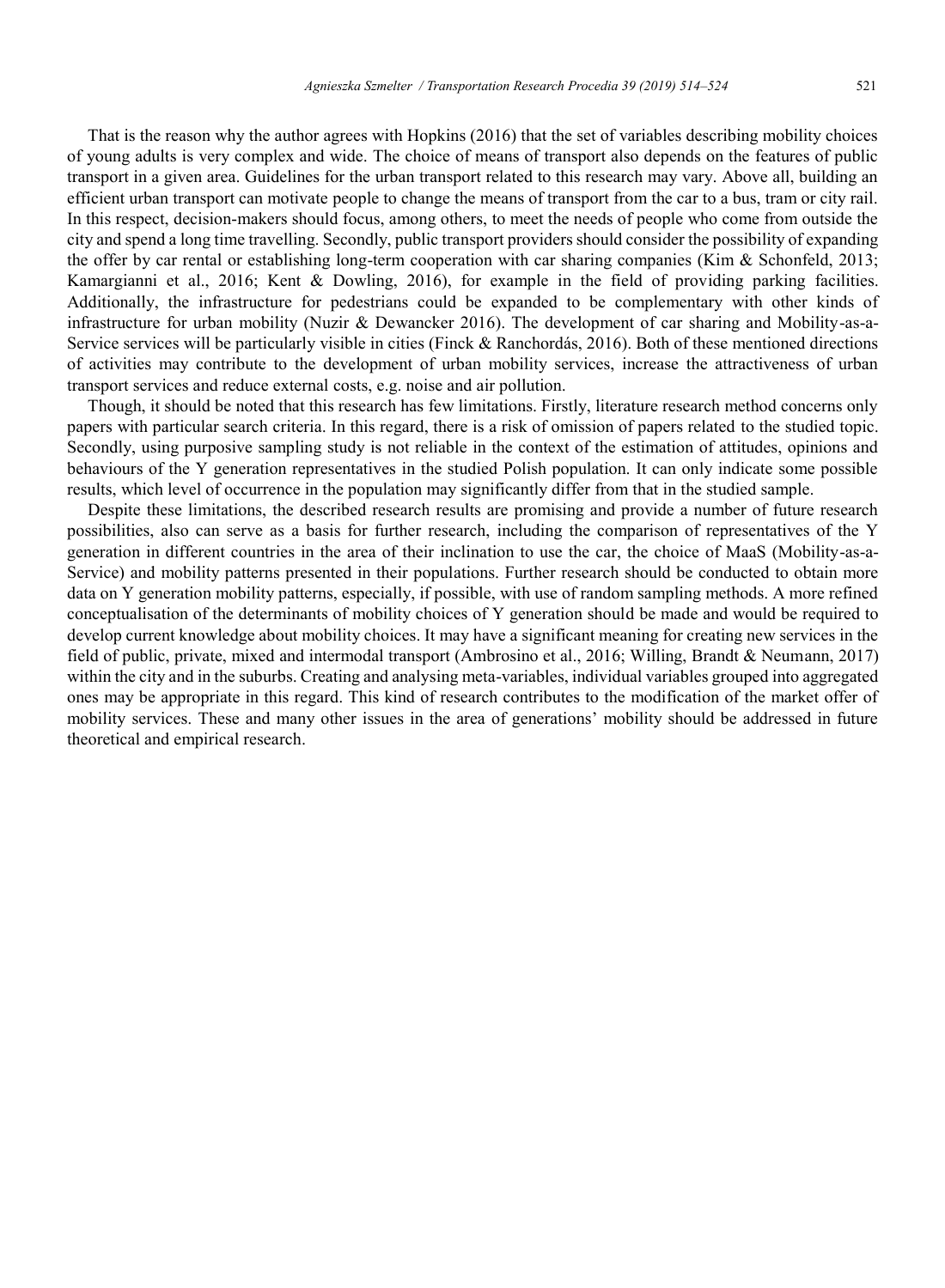| Variable                          | 1. Sex                                                                     |                                                                                                        | 2. Income                                                           |                                                                   |         | 3. Place of living                                                |                                                                                          |                                                           | 4. Household size |                                                                     |                                                                            |
|-----------------------------------|----------------------------------------------------------------------------|--------------------------------------------------------------------------------------------------------|---------------------------------------------------------------------|-------------------------------------------------------------------|---------|-------------------------------------------------------------------|------------------------------------------------------------------------------------------|-----------------------------------------------------------|-------------------|---------------------------------------------------------------------|----------------------------------------------------------------------------|
| Statistical analysis result       | juare<br>$Chi$ -sq                                                         | p-value                                                                                                | $\mathbf{a}$<br>Kendall's                                           | Z for tau                                                         | p-value | Kendall's tau                                                     | Z for tau                                                                                | p-value                                                   | Kendall's tau     | Z for tau                                                           | p-value                                                                    |
| General                           |                                                                            |                                                                                                        |                                                                     |                                                                   |         |                                                                   |                                                                                          |                                                           |                   |                                                                     |                                                                            |
| Frequency of use PT               | 6,3514                                                                     | 0,2735                                                                                                 | 0719                                                                | 5194                                                              | ,1287   | 1106                                                              | ,3375                                                                                    | 94.0194                                                   | 0,1796            | 3,7952                                                              | 1,000                                                                      |
| Importance of PT characteristics  |                                                                            |                                                                                                        |                                                                     |                                                                   |         |                                                                   |                                                                                          |                                                           |                   |                                                                     |                                                                            |
| Trequency                         | 8,6791                                                                     |                                                                                                        |                                                                     |                                                                   |         |                                                                   |                                                                                          |                                                           |                   |                                                                     |                                                                            |
| On time                           | 1,4392                                                                     |                                                                                                        |                                                                     |                                                                   |         |                                                                   |                                                                                          |                                                           |                   |                                                                     |                                                                            |
| Proximity to final destination    | 1,7495                                                                     |                                                                                                        |                                                                     |                                                                   |         |                                                                   |                                                                                          |                                                           |                   |                                                                     |                                                                            |
| No mean changes during travel     | 2,7925                                                                     |                                                                                                        |                                                                     |                                                                   |         |                                                                   |                                                                                          |                                                           |                   |                                                                     |                                                                            |
| l'ime of travel                   | 1,3223                                                                     |                                                                                                        |                                                                     |                                                                   |         |                                                                   |                                                                                          |                                                           |                   |                                                                     |                                                                            |
| licket price                      |                                                                            |                                                                                                        |                                                                     |                                                                   |         |                                                                   |                                                                                          |                                                           |                   |                                                                     |                                                                            |
| Seat availability                 | 5,2733<br>0,2345                                                           |                                                                                                        |                                                                     |                                                                   |         |                                                                   |                                                                                          |                                                           |                   |                                                                     |                                                                            |
| Not crowded                       | 11,0073                                                                    |                                                                                                        |                                                                     |                                                                   |         |                                                                   |                                                                                          |                                                           |                   |                                                                     |                                                                            |
| imetable availability             | 20,1841                                                                    | 0339<br>0.4869<br>0.6260<br>0.0117,1528<br>0.0117,1528,1717<br>0.00117,1717                            | 0,0861<br>0,0231<br>0,0051<br>0,02076<br>0,0506<br>0,0758<br>0,0758 | 1,8199<br>0,4887<br>0,1072<br>1,8102<br>1,602<br>1,4504<br>1,4504 |         | 0148<br>0,0226<br>0,0527<br>0,01326<br>0,0456<br>0,0456<br>0,0456 | 0,3120<br>0,4767<br>1,1137<br>2,8034<br>2,5151<br>2,562<br>0,9633                        | 0,755(<br>0,6336<br>0,0651<br>0,07202<br>1,0791<br>0,0791 |                   | 1,9329<br>2,1222<br>2,3,6443<br>3,9351<br>1,2116<br>1,2694<br>1,292 | 0532<br>0.033849<br>0.0003<br>0.03349<br>0.033589,03888                    |
| Importance of car characteristics |                                                                            |                                                                                                        |                                                                     |                                                                   |         |                                                                   |                                                                                          |                                                           |                   |                                                                     |                                                                            |
| Eco                               | 22,619                                                                     |                                                                                                        |                                                                     |                                                                   |         |                                                                   |                                                                                          |                                                           |                   |                                                                     |                                                                            |
| Low cost of use                   | 14,2619                                                                    |                                                                                                        |                                                                     |                                                                   |         |                                                                   |                                                                                          |                                                           |                   |                                                                     |                                                                            |
| Low price of car                  | 7,0321                                                                     |                                                                                                        |                                                                     |                                                                   |         |                                                                   |                                                                                          |                                                           |                   |                                                                     |                                                                            |
| Comfort                           | 5,8101                                                                     |                                                                                                        |                                                                     |                                                                   |         |                                                                   |                                                                                          |                                                           |                   |                                                                     |                                                                            |
| Safety                            | 31,0239                                                                    |                                                                                                        |                                                                     |                                                                   |         |                                                                   |                                                                                          |                                                           |                   |                                                                     |                                                                            |
| Being fast (speed)                | 6,3561                                                                     | 0,0071<br>0,07538<br>0,013838<br>0,0001747680<br>0,00875880875547657470.0005<br>0,00037080508776571344 |                                                                     |                                                                   |         |                                                                   | 0,1016<br>0,6618<br>0,8975<br>0,8975<br>0,6344,1,19974<br>1,5995,1,5997<br>1,1,19974,592 |                                                           |                   |                                                                     | 45<br>002302808834469930207<br>00302808834469930207<br>0000288834469930207 |
| Amxn-                             |                                                                            |                                                                                                        |                                                                     |                                                                   |         |                                                                   |                                                                                          |                                                           |                   |                                                                     |                                                                            |
| Entertainment                     |                                                                            |                                                                                                        |                                                                     |                                                                   |         |                                                                   |                                                                                          |                                                           |                   |                                                                     |                                                                            |
| Functionality                     |                                                                            |                                                                                                        |                                                                     |                                                                   |         |                                                                   |                                                                                          |                                                           |                   |                                                                     |                                                                            |
| Brand                             | $17,0701$<br>8,2613<br>8,26451<br>16,0451<br>12,9396<br>20,8312<br>20,4288 |                                                                                                        |                                                                     |                                                                   |         |                                                                   |                                                                                          |                                                           |                   |                                                                     |                                                                            |
| Seeking new sensations            |                                                                            |                                                                                                        |                                                                     |                                                                   |         |                                                                   |                                                                                          |                                                           |                   |                                                                     |                                                                            |
| Being original                    |                                                                            |                                                                                                        |                                                                     |                                                                   |         |                                                                   |                                                                                          |                                                           |                   |                                                                     |                                                                            |
| Showing own assets                |                                                                            |                                                                                                        |                                                                     |                                                                   |         |                                                                   |                                                                                          |                                                           |                   |                                                                     |                                                                            |

# Appendix A. Statistical analysis results **Appendix A. Statistical analysis results**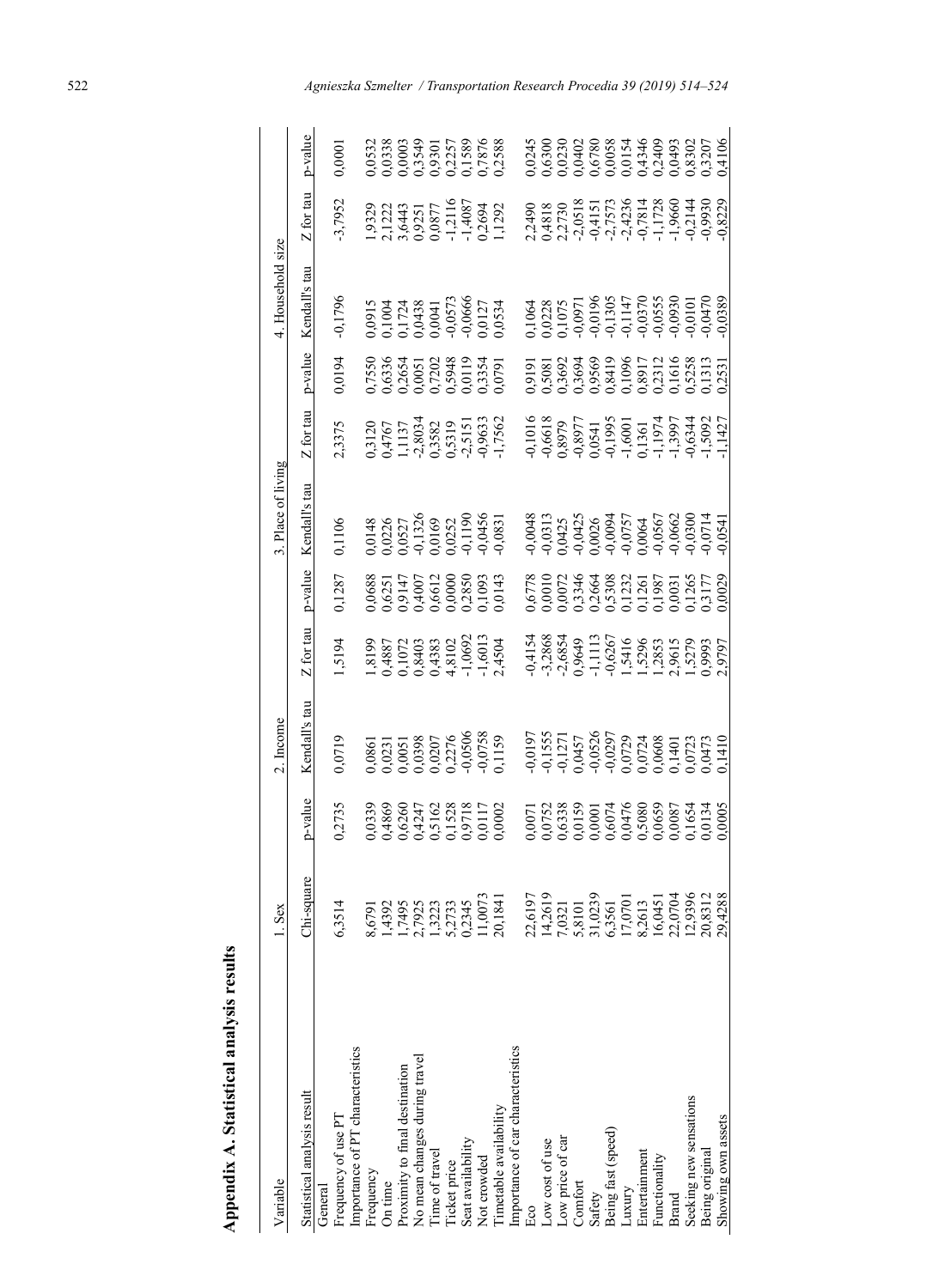### **References**

- Ambrosino, G., Nelson, J.D., Boero, M., Pettinelli, I., 2016. Enabling intermodal urban transport through complementary services: from flexible mobility services to the shared use mobility agency. Research in Transportation Economics 59, 179-184.
- Bednall, D. H., Valos, M., Adam, S., McLeod, C., 2012. Getting Generation Y to attend: Friends, interactivity and half-time entertainment. Sport Management Review 15, 80-90.
- Bednarska-Wnuk, I., Januszkiewicz, K., 2013. Success and Mobility of Generation Y: A Comparative Study on the Example of Poland and Austria. Mediterranean Journal of Social Sciences 4.9, 410-417.
- Biernacki, P., Waldorf, D., 1981. Snowball sampling: problems and techniques of chain referral sampling. Sociological Methods & Research 10, 141–163.
- Burgiel, A., Sowa, I., 2017. New consumer trends adoption by generations X and Y comparative analysis. Zeszyty Naukowe SGGW w Warszawie 117, 61-74.
- Cervero, R., 2013. Linking urban transport and land use in developing countries. Journal of Transport and Land Use 6.1, 7-24.
- Denyer, D., Tranfield, D., 2009. Producing a systematic review. In "The Sage Handbook of Organizational Research Methods", Buchanan, D.A, Bryman, A. (Eds.), Thousand Oaks: Sage Publications Ltd, pp. 671-689.
- Dewalska-Opitek, A., 2017. Generation Y Consumer preferences and mobility choices an empirical approach. Archives of Transport System Telematics 10.1, 17-23.
- Finck, M., Ranchordás S., 2016. Sharing and the City. Vanderbilt Journal of Transnational Law 49, 1299-1369.
- Goodwin, P., Van Dender, K., 2013. 'Peak car'—themes and issues. Transportation. Review 33,243–254.
- Hilgert, T., Kagerbauer, M., Schuster, T., Becker, C., 2016. Optimization of Individual Travel Behavior through Customized Mobility Services and Their Effects on Travel Demand and Transportation Systems. Transportation Research Procedia 19, 58-69.
- Hopkins, D., 2014. The Mobility Preferences of Generation Y: Transitioning Towards a Sustainable Transport System?. Norwich Conference on Earth System Governance.
- Hopkins, D., 2016. Can environmental awareness explain declining preference for car-based mobility amongst generation Y? A qualitative examination of learn to drive behaviours. Transportation Research Part A 94, 149–163.
- Hopkins, D., Stephenson, J., 2014. Generation Y mobilities through the lens of energy cultures: a preliminary exploration of mobility cultures. Journal of Transport Geography 38, 88–91.
- Kamargianni, M., Li, W., Matyas, M., Schäfer, A., 2016. A critical review of new mobility services for urban transport. Transportation Research Procedia 14, 3294–3303.
- Kent, J. L., Dowling, R., 2016. The Future of Paratransit and DRT: Introducing Cars On Demand, Paratransit: Shaping the Flexible Transport Future. Transport and Sustainability 8, 391-412.
- Kim, M., Schonfeld, P., 2013. Integrating bus services with mixed fleets. Transportation Research Part B 55, 227–244.
- Kuhnimhof, T., Buehler, R., Wirtz, M., Kalinowska, D., 2012. Travel trends among young adults in Germany: increasing multimodality and declining car use for men. Journal of Transport Geography 24, 443–450.
- Mason, J., 2002. Qualitative Researching. London: Sage Publications, pp. 232.
- Mazurek-Łopacińska, K. (Ed.), 2016. Badania marketingowe. Metody, techniki i obszary aplikacji na współczesnym rynku. Warszawa: PWN, pp. 605.
- Metz, D., 2013. Peak car and beyond: the fourth era of travel. Transportation Review 33, 255–270.
- Muposhi, A., Dhurup, M., Surujlal, J., 2015. The green dilemma: Reflections of a Generation Y consumer cohort on green purchase behaviour. TD The Journal for Transdisciplinary Research in Southern Africa 11.3, 225-240.
- Noy, C.. 2008. Sampling knowledge: the hermeneutics of snowball sampling in qualitative research. International Journal of Social Research Methodology 11, 327–344.
- Nuzir, F. A., Dewancker, B. J., 2016. Redefining place for walking: a literature review and key-elements conception. Theoretical and Empirical Researches in Urban Management 11, 59-76.
- Oakil, A. T. M., Manting, D., Nijland, H., 2016. Determinants of car ownership among young households in the Netherlands: The role of urbanisation and demographic and economic characteristics. Journal of Transport Geography 51, 229–235.
- Parment, A., 2013. Generation Y vs. Baby Boomers: Shopping behavior, buyer involvement and implications for retailing. Journal of Retailing and Consumer Services 20, 189–199.
- Patton, M. Q., 2002. Qualitative Research and Evaluation Methods. Thousand Oaks: Sage Publications, pp. 688.
- Simons, D., Clarys, P., De Bourdeaudhuij, I., de Geus, B., Vandelanotte, C., Deforche, B., 2014. Why do young adults choose different transport modes? A focus group study. Transport Policy 36, 151–159.
- Sobol, A., 2016. The views of the young generation of a city as a common good. Economic and Environmental Studies, 16.4, 591-603.
- Stojanová, H., Tomšík, P., Tesařová, E., 2015. The approach to the work mobility in generation Y enthusiasm for change. Human Resources Management & Ergonomics, IX.1, 83-96.